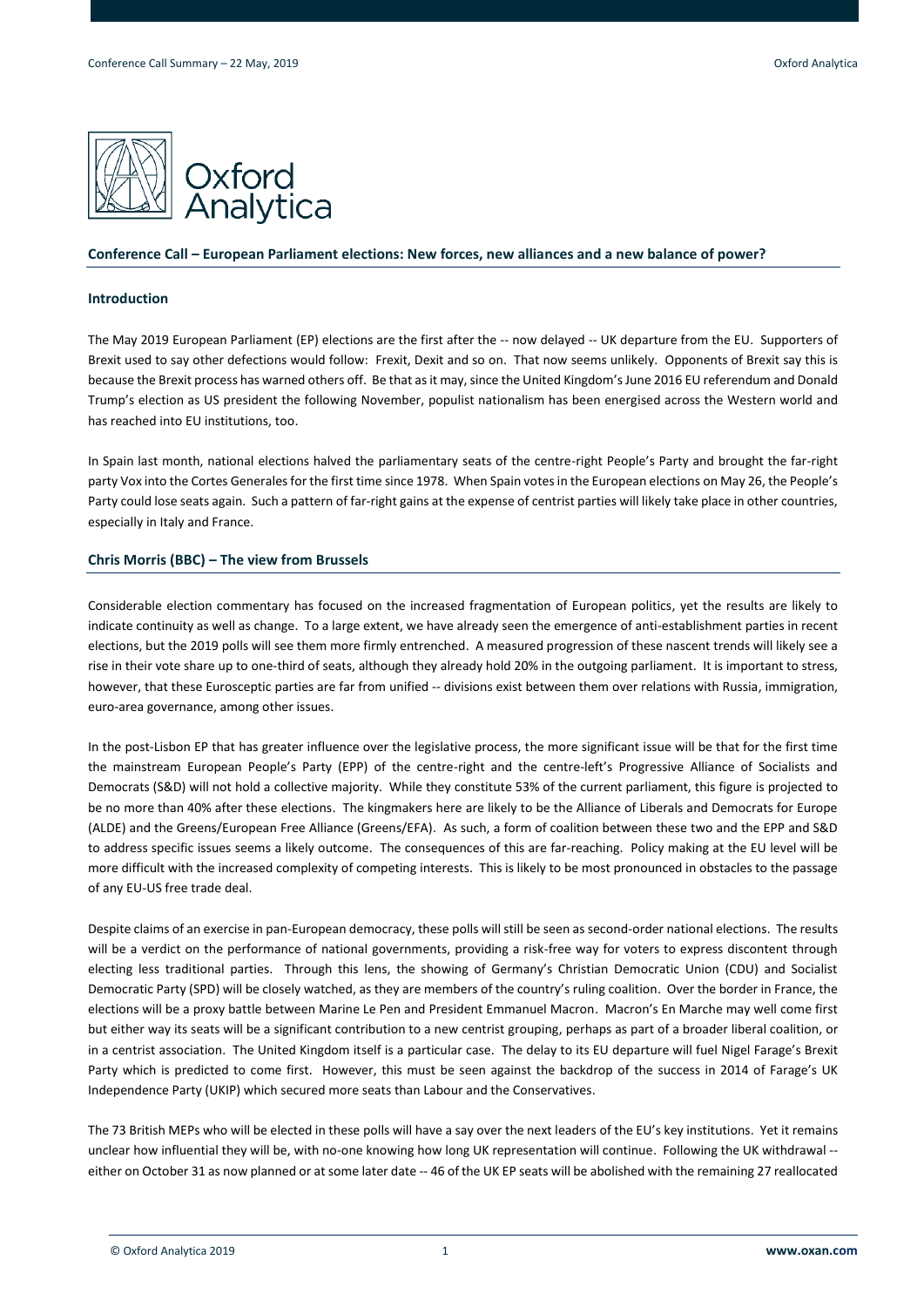to countries that have consistently complained of under-representation. Close attention will thus be paid following these elections to the dynamics of the selection of EU leadership.

# **Dr David Hine (University of Oxford) – Political situation in Western Europe**

The change in composition to national delegations is likely to be largest in the case of Italy. In 2014, the centre-left Democratic Party under Matteo Renzi secured 40% of the Italian vote -- a total that set to halve after these elections. The results of last year's general election will be reflected in the new representation, with more than 50% of the Italian parliament now composed of the country's two leading populist parties: the Five Star Movement (M5S) and the League. What has changed in the interim is the surge in the polls of Matteo Salvini's League which is likely to result in 26 or 27 seats out of 751 in the new EP. The League, along with Farage's Brexit Party, Germany's CDU and Marine Le Pen's National Rally (RN), will be one of the EP's four largest parties.

It is important to remember that it will remain difficult for the League to influence proceedings significantly. The cohesion of the wider groups in the EP is significantly lower than the cohesion of many national parties. While Salvini has accumulated tremendous domestic appeal having outpaced the M5S and avoided an excessive deficit procedure notification from the European Commission, there is little else his party has achieved. It is therefore likely he will seek to build on the League's momentum by forming a new parliamentary group with the RN. Le Pen's participation in such an alliance is uncertain. It further remains to be seen how cohesive more radical right-wing parties will be when national interests clash on such issues as external trade relationships and migration. There is no question such parties exert pressure on centre-right and centre-left politicians at the national and EU levels through their presence and growth, making the middle-ground itself less united. However, in terms of policy leadership, Salvini still struggles.

What is significant is Italy's reflection of pan-European voting trends. Notwithstanding the growth in populism across the continent, research suggests the electorate more generally has shifted towards greater appreciation of EU institutions, influenced perhaps by the difficulties faced by Brexit. The narrative has adjusted to reflect this, with demands for Italexit falling from prevalence. The League's approach, along with like-minded parties in other countries, seems now to disrupt reform from within.

# **Dr Veronica Anghel (Johns Hopkins SAIS, Bologna) – Political situation in Eastern Europe**

The post-Communist countries currently constitute 30% of the seats in the EP . This is not, however, reflected in the senior leadership of any of the EU's key institutions. After the election this is likely to continue, motivated by perceptions that Central-East European (CEE) member states underperform on such metrics as democratisation, freedoms and state administration capacity. Such concerns are further exacerbated by these countries' inability to coalesce or promote common goals within the EP. Poland, Hungary and increasingly Romania will, nevertheless, protect each other on such issues as the suspension of voting rights under Article 7, the rule of law and distribution of EU resources. Thus the constraining role of EU institutions will continue to be challenged.

Voter turnout in the CEE will likely be dismal and the bulk of far-right populist MEPs is not expected to come from this region. Representatives from Slovakia, Estonia, Slovenia and most notably Poland's governing Law and Justice Party (PiS) will join delegates from Romania, Croatia and Hungary in reinforcing the centre-ground through both the EPP and S&D, or in the case of Romania, the ALDE. These outcomes will assist in the formation of a new centrist coalition in the EP critical to securing key EU leadership posts.

The EPP and S&D will thus be most challenged from within by the parties that can help these groups electorally, chief among them Hungary's Fidesz and Romania's Social Democratic parties. This is also due to the leniency allowed Hungary's Prime Minister Viktor Orban, which has allowed him to build a challenger platform. The EPP, motivated by a desire to enlarge, turned a blind eye to Orban's actions for years and they are ignoring now the nationalism emerging from Romania's lead candidates for the EPP as well as Bulgarian Prime Minister Boyko Borissov's anti-human rights rhetoric. None of this should come as a surprise. The expectation that these new democracies would not make things difficult for the EU was more wishful thinking than grounded reality.

# **Q&A**

#### **What are the main voter concerns ahead of these elections?**

These elections will primarily be seen as national elections with a European flavour. In the United Kingdom, this means Brexit dominating the political discourse, while in Germany it is how badly the governing CDU-SDP grand coalition will fare. As such, voters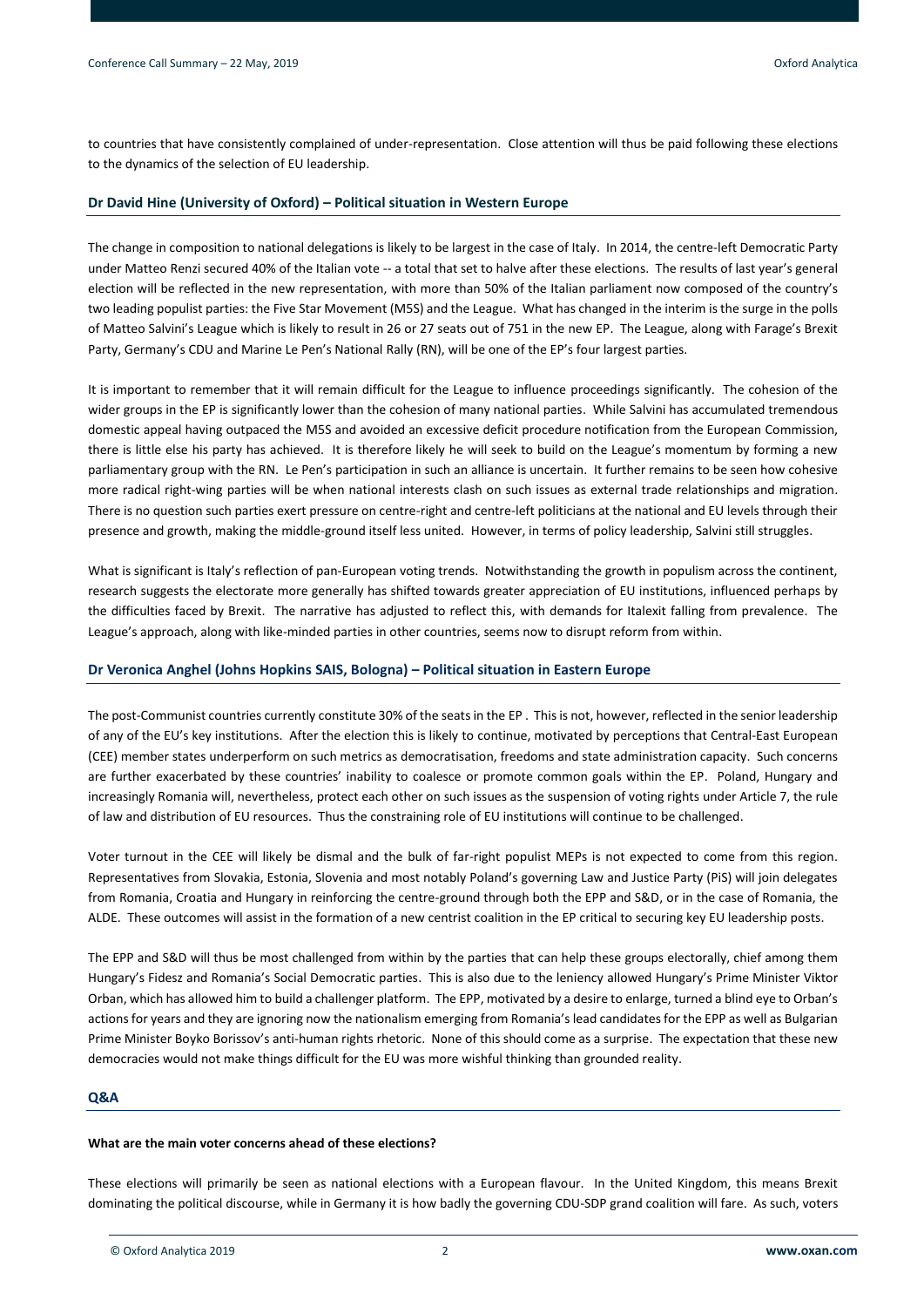will vent their frustration with national governments through the ballot box. In France, the proxy Macron-Le Pen battle will be closely watched. The suggestion from polling is that Macron will secure a narrow victory, providing him with the pretext to claim a renewed mandate and relaunch his presidency.

An issue that is likely to transcend borders is that of climate change. Widespread protests by young people in recent months have forced the issue onto the agenda. Its prominence is seen most clearly through the EPP's candidate for Commission president, Manfred Weber, whose long-standing reluctance to address the issue has now been reversed. The recent EU summit at Sibiu in Romania, at which eight countries collectively called for climate action, further highlights its international significance. Immigration, meanwhile, except in Italy and Spain, seems to have receded from the forefront of voters' minds. However, it still provides the underlying sociological drivers for a realignment towards populist groups and away from the parties that have had to manage these issues at the national level. It is hard to say whether this relative dip in national concentration on immigration is temporary; the likelihood is that it will return with a vengeance. The experience of Brexit and border control has made people realise the seriousness of the implications of immigration control. This is an enormously complex issue given demographic change in such countries as Greece and Italy, which cannot manage without immigration. Thus, the issue will be subject to spikes in populist attention but also longer-term deliberation.

In CEE, the polls will similarly be a dress-rehearsal for national elections. The EU is still positively perceived in the region with national issues such as corruption taking to the fore. Bulgaria, for instance, has seen three members of government having to quit over different accusations of corruption. This has brought conservatives and the Socialists neck and neck. Anti-corruption rhetoric has also appeared in Romania. Hungary's Fidesz party still warns of an imminent change in national character due to immigration. Across the whole region, however, the main voter concerns continue to relate to the economy, with budgetary initiatives an attempt to improve ruling parties' standing at the polls and position themselves for future elections.

# **What fault lines will there be in the new EP, geographically and ideologically?**

One of the biggest challenges the EU was unable to resolve in the last parliament was that of burden-sharing. Many countries in CEE have refused to co-operate on the processing of asylum claims from the Middle East and North Africa. One of the consequences of a larger populist bloc will mean that this intractable issue of burden-sharing -- which has caused a genuine split on the issue of European values -- will be exacerbated. Besides immigration, the question of EU reform remains outstanding.

Germany and the Nordic countries are sceptical about what Macron has been proposing in relation to a banking union, a solidarity fund and a euro-area budget. One of the paradoxes is that although the relationship between Salvini and Macron has been strained on bilateral issues, Paris and Rome do have common cause on budgetary issues. In Italy, issues concerning the banking system, lack of credit and an inability to expand national budgets for critical infrastructure remains constrained by the Stability and Growth Pact (SGP). One of the biggest losers, assuming we do see some swing to the right, will be Macron's renewed vision of a federalist Europe; a Europe with more solidarity and eventually a more flexible approach to national budgetary problems. Italy and Greece will also lose out even though paradoxically Salvini is a cause of that shift.

# **At the moment we have a coalition of the centre-right and centre-left, and that seems to be leading to a standard approach to the budget and industrial policy. With the fragmentation of the parliament, will we see a weakening of this established EU governance?**

The extreme fiscal rectitude that the SGP has imposed has led to a lack of understanding between North and South. It thus cuts across the ideology of parliamentary groups and is much more to do with the relative structural strengths of European economies. The elections are unlikely to resolve this; Macron is finding himself more and more isolated. In many of CEE countries, there has been a gulf between what citizens expected from EU membership and what has been realised. Although the quality of life has improved and GDP continues to grow, these metrics are still significantly lower than in their Western counterparts. This seriouslack of economic convergence between the regions has caused many problems, including a demographic movement from East to West. This continues to be an untackled challenge for the EU as a whole.

As to the question of economic models, CEE countries depend on the maintenance and promotion of EU solidarity and a redistribution of resources. However, with the biggest contributors to the EU budget facing domestic opposition to the deployment of these resources elsewhere, any progress in this area seems unlikely. Poland and Romania have seen significant growth this past year which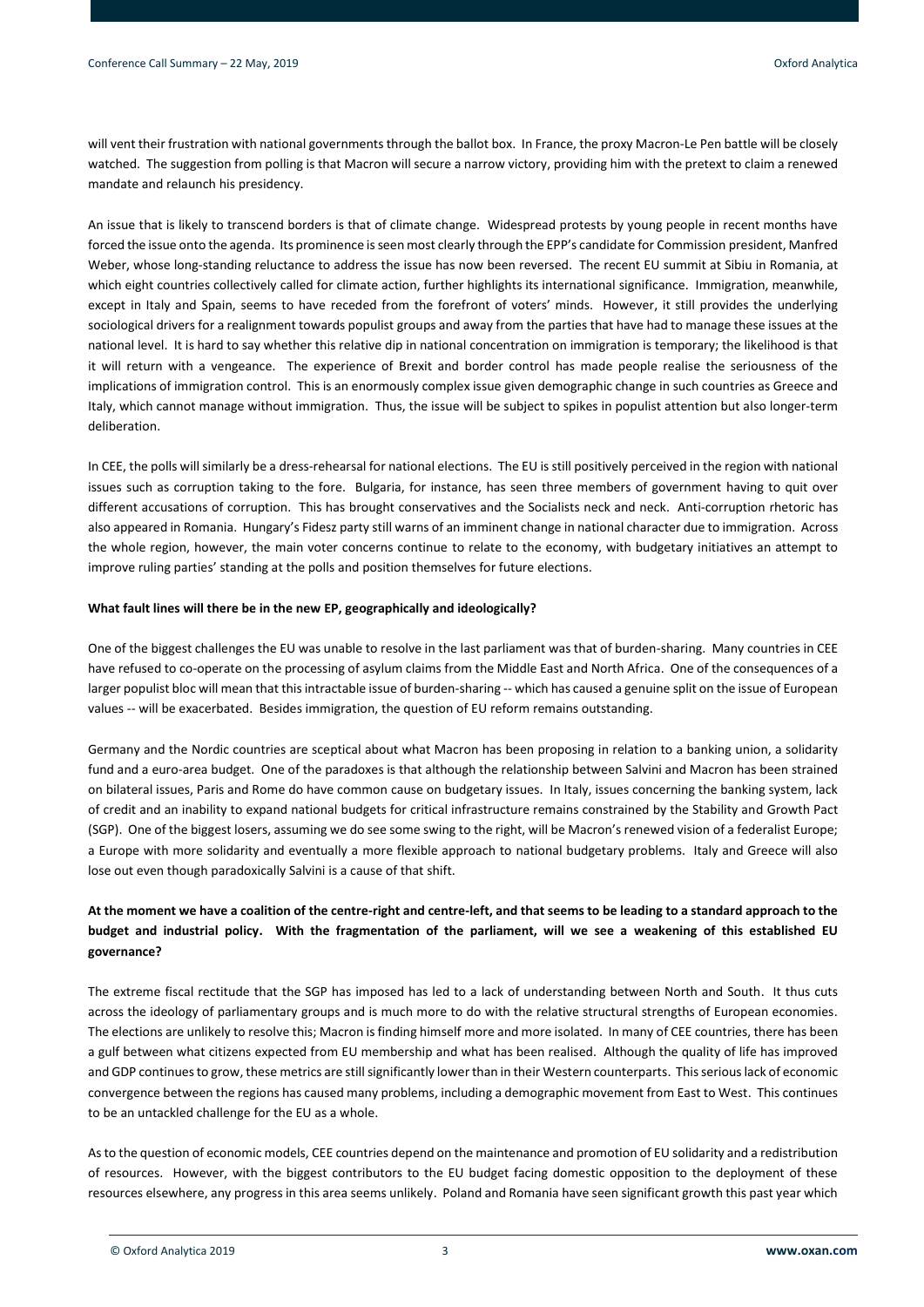is likely to continue but at a slower rate. Elsewhere, there has been a shift in economic models. Hungary has built its own version with Orban at the centre, which increasingly relies on patron-client relations.

# **Will the 9th European Parliament help or hinder European reform, and in what directions will EU reform take?**

It is unlikely that the life of the next EP will see a significant reworking of constitutional architecture. In the past, reform has proved difficult at the ratification stage. The likely composition of the new parliament will compound this resistance rather than facilitate efforts. The EU's reliance on consensus-forming as a method of governance is at the root of this issue. Reformist efforts are likely to be focused on the stability of the Euro system. Unfinished reform of the euro-area is likely the biggest issue looming over the EP's institutions over the next five years. Direct fiscal transfers to poorer areas of CEE will not be politically popular. It will be difficult to overcome these problems without a fundamental reworking of European bond markets and the banking system.

As a large, liberal economy, the UK departure from the EU will also be a key concern. Ultimately, the question over the next five years will be does the United Kingdom actually leave? In other capitals, there was much hope it would stay. Impatience is now the dominant sentiment with EU officials keen to move on to areas such as euro-area reform and the migration crisis.

CEE countries do not have the networks to drive institutional reform. At the level of rhetoric, these countries are opposed to EU interference in domestic affairs in such areas as corruption and rule of law. However, they benefit enormously from further EU integration symbolism associated with membership.

# **How will the results of the parliamentary elections affect individual nations?**

Voters feel more free to choose radical parties in European elections. However, in Spain, Vox is unlikely to secure many seats in the EP or do significantly better than in the April 2019 Spanish elections. Much of the shift towards radical parties particularly on the right has already happened. On the left, it remains to be seen whether the Greens/EFA are able to capitalise on the new popular mood. In Western Europe, states continue to be governed by conventional parties, particularly France, Scandinavia, the Benelux countries, Germany and, as of last week, Austria.

The latest developments with Trump and China suggest trade issues will feature more prominently on the EU agenda. The implications of these foreign-policy developments on national governments will be all the greater and as such it will be harder for them to justify allowing EU institutions more powers when they face domestic challenges from populist parties. In the case of Germany, the CDU are down 5 points and the SPD down 10 points. State elections in Bremen on May 26 could see the SPD losing a regional stronghold for the first time in half a century and put further strain on the governing coalition. Commentators will thus be looking closely at these results.

Poland, too, is deeply divided, which makes these EU elections crucial to what will happen in the country over the next few years. The new European Coalition (KE) in the country has won back some ground lost to the ruling PiS, but at same time the latter continues to be the biggest party in Poland. The PiS has catered its economic policies to its voting base and it has moved its rhetoric to the right to satisfy a significant part of the electorate. This has, however, resulted in them losing votes in the urban and youth demographic. Poland, as an East-West fault line, remains one to watch.

# **Are we moving towards United States of Europe or a Europe of Nations, and what impact will this have on the EU's global strategy?**

The pursuit of ever-closer union is an inherent component of the European project. Some CEE nations are still not yet members of the euro-area. It remains unclear whether this will happen over the next few years. Romania and Bulgaria are not currently members of the Schengen Area. New countries are mandated by the EU treaties to join both the euro-area and Schengen. If continued integration is suspended, this will represent a fundamental change in the character of the EU.

Moreover, the fragmentation of politics is taking place right across Europe, with domestic politics and new parties/movements hindering government stability, which reduces the scope for governments to focus and develop their country's foreign policy. This comes at a time when the EU is facing what its Global Strategy refers to as ''existential threats'', such as the decline of the transatlantic relationship, an assertive Russia, China's economic pursuits, instability in the EU's neighbourhood and cyber security, among others.